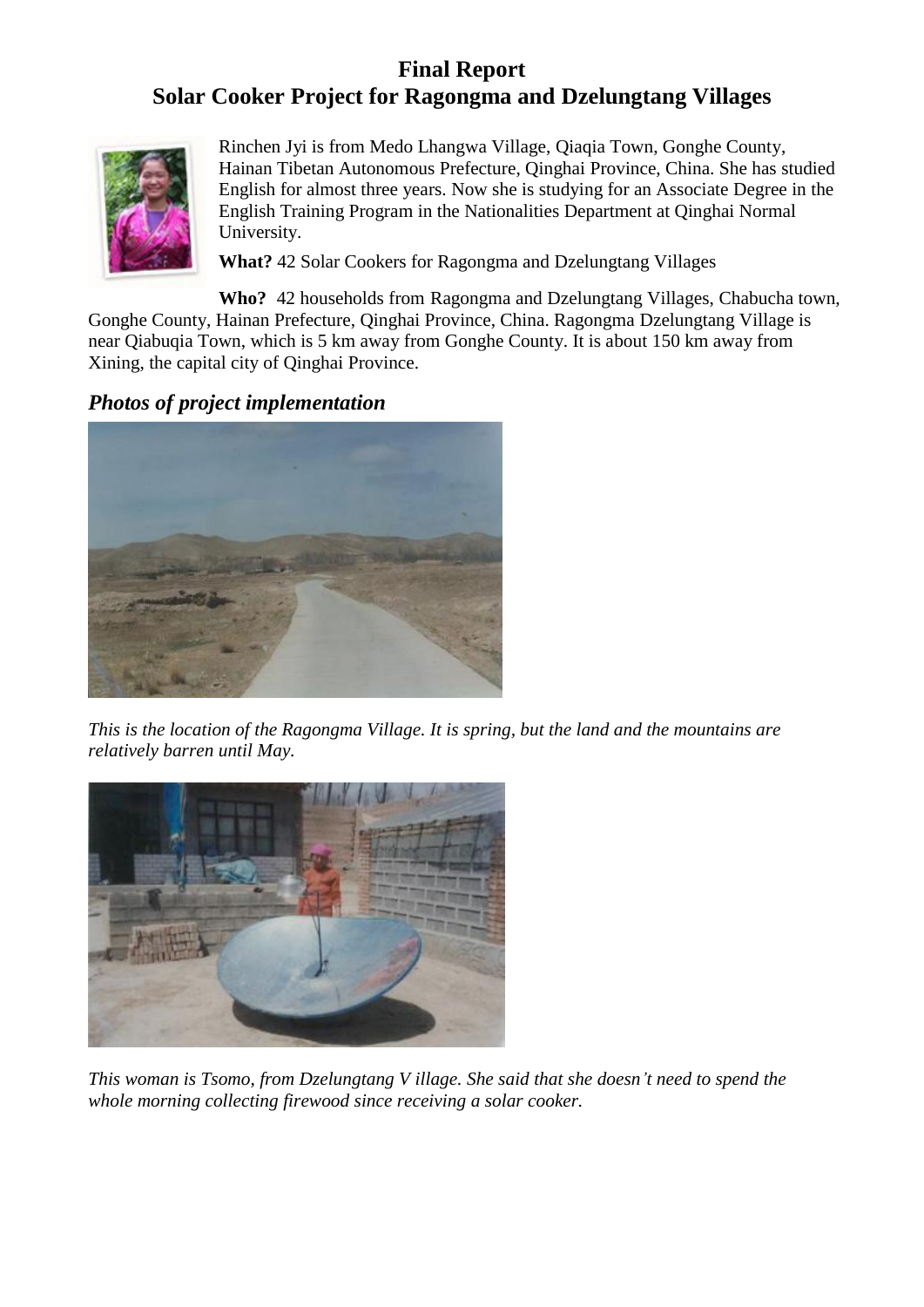

*She is a seventeen year old girl from Dzelungtang Village. She was never able to attend school because of her family's low income. She said that her whole family is very happy with the solar cooker.*



*Huadan is from Ragongma Village. He said that now he doesn't need to worry about collecting fuel since he received a solar cooker.*



*Her name is Sermo Tso. She came to Dzelungtang Village after marrying her husband. She used to spend much time gathering fuel every morning. Now, after receiving a solar cooker, she has a lot more time to do other necessary tasks.*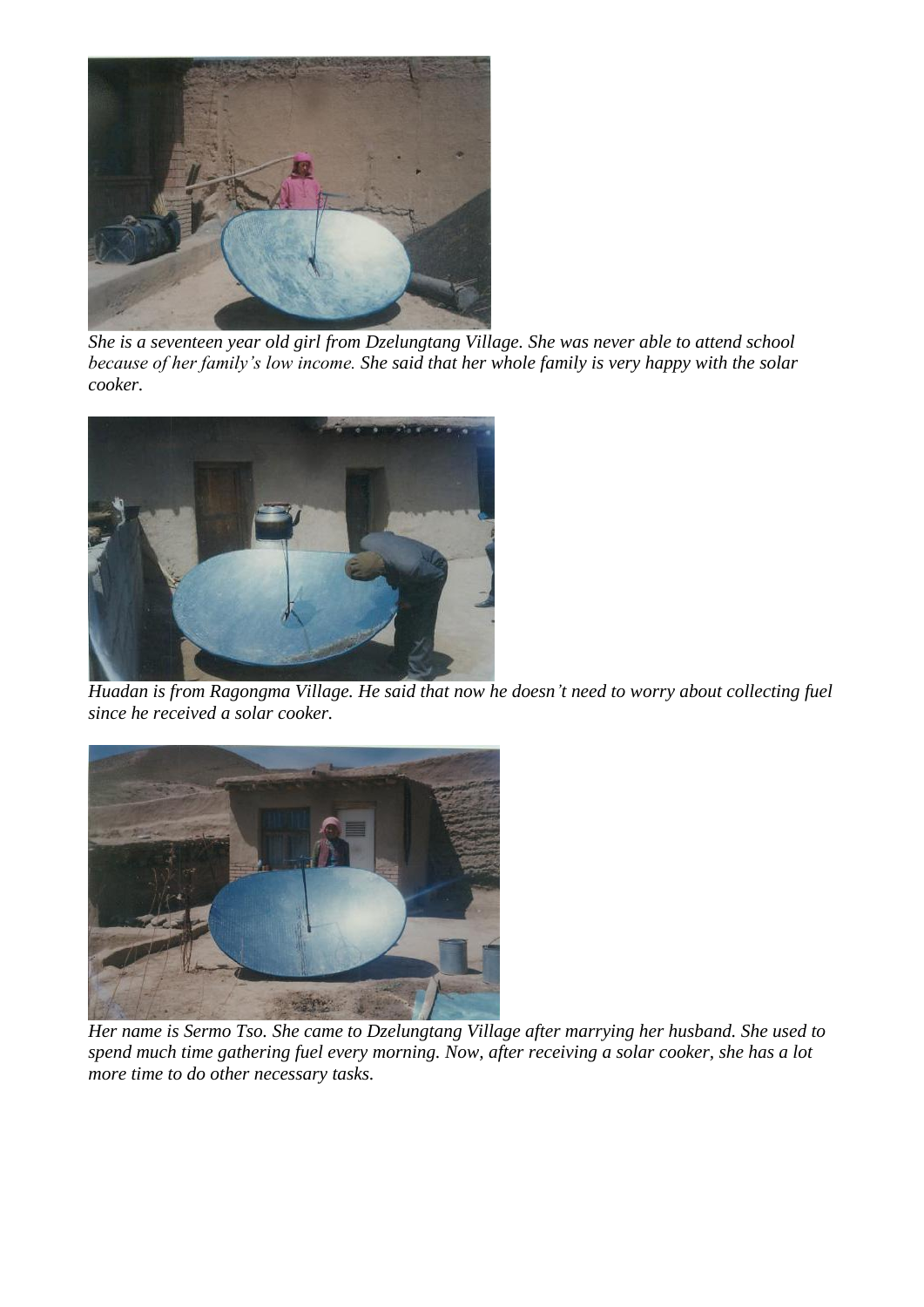

*She is Dorgar Tso, from Ragongma Village. She was very happy to receive a solar cooker. Now, she has more time to spend on other things such as washing clothes.*

## *Project summary*

**Project Title**: Solar Cooker Project for Ragongma and Dzelungtang Village

**Project Goals**: The immediate goal of this project is to purchase 42 solar cookers for 42 households in Ragongma and Dzelangtang Village.

The overarching goal of this project is to reduce women's labor as well as that of school-aged children; to protect the forest, and prevent further environmental degradation.

**Location of the project:** This project is located in Ragongma Village, ChabuchaTown, Gonghe County, Hainan Prefecture, Qinghai Province, China. Ragongma Village is near Qiabuqia Town Township, which is 5km away from Gonghe County. It is about 150km away from Xining, the capital city of Qinghai province.

**Project Beneficiaries:** This project directly benefited 61 people from Ragongma Village and 192 people from Dzeluntang Village.

#### **Implementation organization/individual:**

The two villages' leaders whose names are Dorma Dongzhi and Huadan, Renchen jvi (project) manager) and Shem Women's Group,

**Contact group:** Shem Women's Group

#### **Fund received: Amount, date and date received**

On April  $12^{th}$ , Rinchen Jyi received 5,460 RMB from Shem Women's Group.

# *Details of project activities*

#### **Originally planned project activities:**

1. Contact one of the Ragongma Villagers on the phone and discuss the urgent village needs with them.

2. Hold a meeting with all Ragongma villagers and plan the project. Chose three men whose names are Huadan, Nanguo and Jiaoba dongzhi, and three women whose names are Dorga tso, Pengmao tso and Qingtso. They will be responsible for transporting and setting up solar cookers.

3. Contact Dahejia Solar Cooker Factory in Gansu Province and find out the price of each solar cooker including the transportation fee.

4. Write the proposal.

- 5. Secure the donor funding.
- 6. Choose a time to purchase the solar cookers.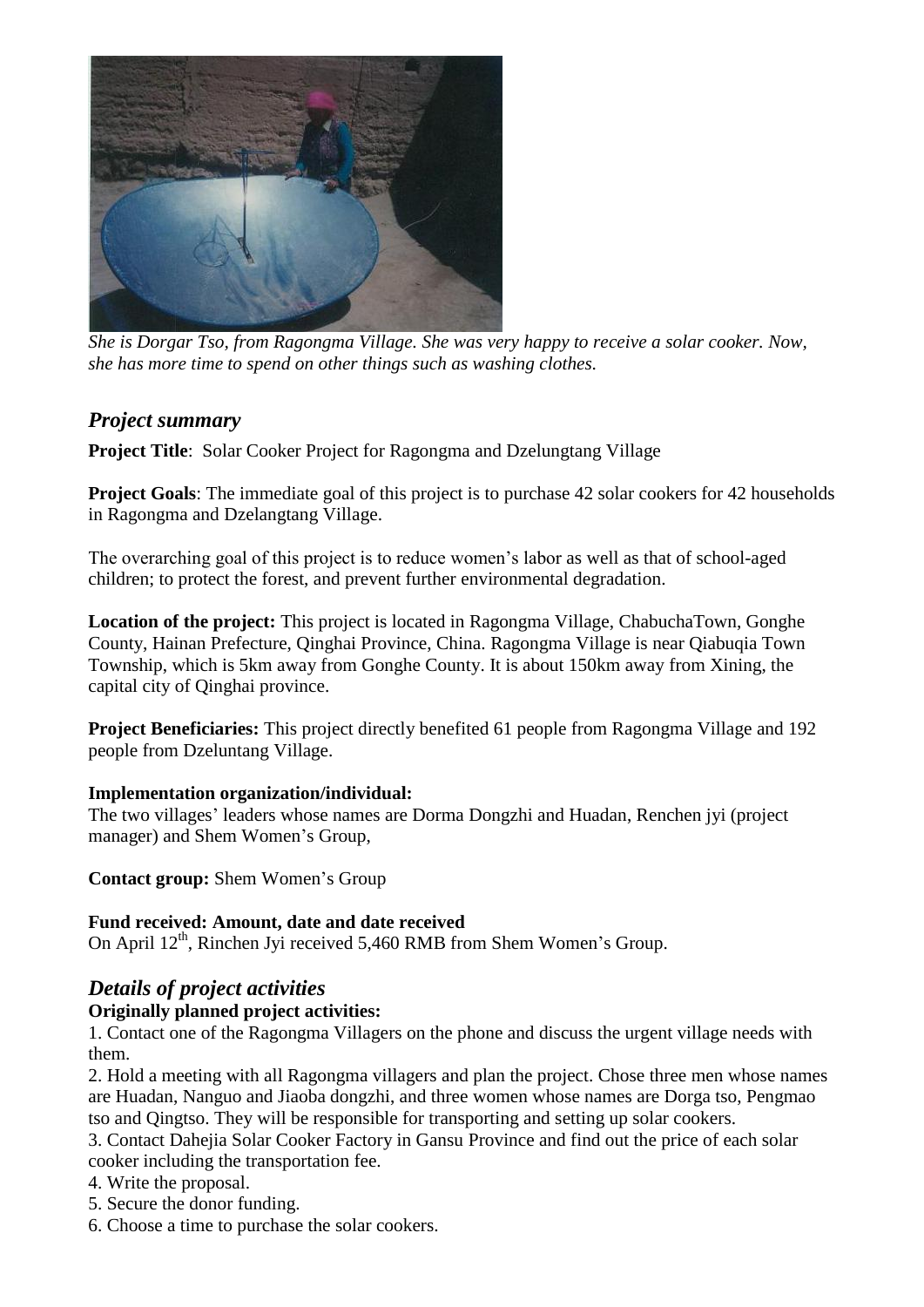7. Teach the six previously selected villagers how to use and set up solar cookers, so that then they will teach other villagers.

8. Project implementation.

9. Take photos.

10. Interview women and men.

11. Complete the final report.

12. Submit the final report to donor with receipts and photos.

#### **Actual project activities:**

1. On  $\tilde{May}$   $20^{th}$ , 2007, Rinchen Jyi began to write the proposal.

2. On January  $15<sup>th</sup>$ , 2008, Rinchen Jyi completed the proposal.

3. On March 24<sup>th,</sup> 2008, Naljor Prison Dharma Service agreed to fund this project

4. On March  $27<sup>th</sup>$ , 2008, Rinchen Jyi redesigned the proposal for two villages - Ragongma and Dzelungtang Villages – due to perceived needs.

5. On March 1<sup>st</sup> to 9<sup>th</sup>, 2008, Rinchen Jyi contacted the Liuji Solar Cooker Factory to determine the price, the return policy and the date for transporting the cookers to the village.

6. On April  $10^{th}$ , 2008, Rinchen Jyi completed the proposal.

7. On April 11th, 2008, Rinchen Jyi received 5,460 RMB from Shem Women's Group.

8. On April 12<sup>th</sup>, 2008, the 42 solar cookers were sent to Ragongma and Dzelungtang Villages.

9. On April  $16<sup>th</sup>$  and  $17<sup>th</sup>$ , 2008, Rinchen Jyi returned to the project site and interviewed some

women and men who received cookers.

10. On April  $16^{th}$  and  $20^{th}$ , 2008, Rinchen Jyi wrote the final report.

## *Project Finances*

| <b>Original Budget</b> |                                                          |                                            |                                     |                       |                     |                                            | <b>Actual Budget</b>                |                       |                 |                                                                               |  |
|------------------------|----------------------------------------------------------|--------------------------------------------|-------------------------------------|-----------------------|---------------------|--------------------------------------------|-------------------------------------|-----------------------|-----------------|-------------------------------------------------------------------------------|--|
| <b>Receipt</b><br>#    | <b>Item</b>                                              | <b>Donor</b><br>Contri<br>bution<br>in rmb | Local<br>Contri<br>bution<br>In rmb | <b>Shem</b><br>in rmb | <b>Total</b><br>rmb | <b>Donor</b><br>Contrib<br>ution<br>in rmb | Local<br>Contrib<br>ution<br>in rmb | <b>Shem</b><br>in rmb | total<br>in rmb | <b>Difference</b><br>(Between<br>original and<br>actual<br>budgets)<br>in rmb |  |
| 1 and $2$              | 42 solar cookers<br>(including<br>transportation<br>fee) | 5,460                                      | 2,100                               | 0                     | 7,560               | 5,460                                      | 2,940                               | $\mathbf 0$           | 8,400           | $-840$                                                                        |  |
| $\star$                | Project<br>management<br>expenses                        | 0                                          | 150                                 | 0                     | 150                 | $\mathbf 0$                                | $\mathbf{0}$                        | 0                     | $\mathbf 0$     | $\mathbf 0$                                                                   |  |
|                        | Project<br>management<br>payment                         | $\Omega$                                   | $\Omega$                            | 500                   | 500                 | $\Omega$                                   | $\Omega$                            | 500                   | 500             | $\Omega$                                                                      |  |
| Total                  |                                                          | 5,460                                      | 2,250                               | 500                   | 8,210               | 5,460                                      | 2,940                               | 500                   | 8,900           | 1)<br>$-840$                                                                  |  |

*Note*; on the original proposal each solar cooker costs 180 RMB including transportation fee. When the project was funded, Rinchen Jyi made a phone call to Liuji Solar Cooker Factory to contract the purchase and transport of 42 solar cookers to Ragongma and Dzelungtang Villages. After bargaining with the factory manager, he agreed to 200RMB per solar cooker, including transportation fee.

The factory told Rinchen Jyi that the price went up in 2008, and therefore the project expenses exceeded those of the original proposal. Each family needed to contribute an additional 20rmb in order to cover the costs. In total Rinchen Jyi collected an additional 840rmb over the originally proposed local contribution 2,100rmb.

\*The project manager estimated 150rmb for the project management expenses in the original budget, during the project, she donated this amount of money back to the local villagers.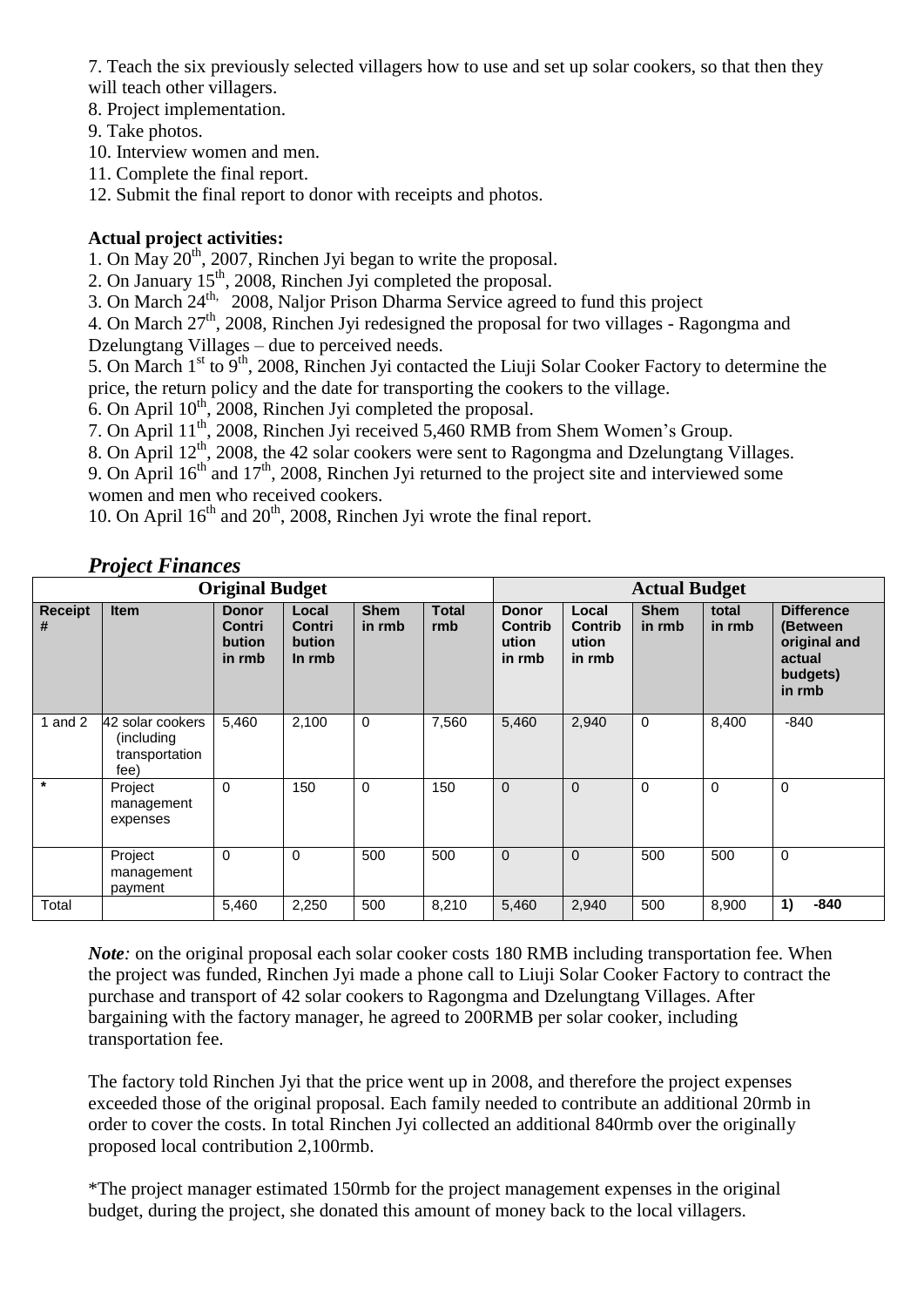# *List of recipients*



#### **Transcription of name list:**

| Gyasto         | <b>Tserang</b> | Dugu       | Gonbu Dorjee   |
|----------------|----------------|------------|----------------|
| Songnan        | Phalko         | Sangjee    | Jigmed Dorjee  |
| Hangxiu        | Dronpum        | Guru       | Sermo Tso      |
| Banma Rigzin   | Jitar          | Gyalyi     | Phaldan Dorjee |
| Demo Tso       | Gako           | Chosmo Tso | Tsomo Jyi      |
| Losang Phaldan | Gonchog        | Lhamo Jee  | Drongar Jyi    |
| Jiaoba Tar     | Dorko          | Dondron    | Donko          |
| Tashi          | Yangmu Tserang | Phaldan    | Lupum          |
| Dorjee         | Songnan Gya    | Lumo Jyi   | Tsehang        |
| Lasham Gyal    | Chostso        | Lhamo      | Sangnam Dorjee |
| Jigmed Rimdrol | Kuazhuo        |            |                |

## *Difficulties and lessons learned*

#### **Difficulties**

On March  $24<sup>th</sup>$ , 2008, as soon as Shem Women's Group announced that my project was funded by Naljor Prison Dharma Service, I (Rinchen Jyi ) made a phone call to Ragongma Village. They told me that most of the families received a solar cooker from the government but the village still needed ten solar cookers. I was disappointed at first, but I discussed this problem with one of Shem's members and she suggested that I could find another village that needed solar cookers.

Getting help from Ragongma Village leader and my relatives in Ragongma Village, I found out Dzelungtang Village also need solar cookers. A second problem emerged when I asked Liuji Solar Cooker Factory to transport 42 solar cookers. The manager said that the price of each item had gone up. By bargaining with the manager of the solar cooker factory he agreed to sell 42 solar cookers with 8,300RMB, including the transportation fee.

#### **Lessons learned**

.

During implementation of my project I learned some important and valuable lessons that will help me in the future should I have the opportunity to do more projects, such as how to communicate with local people and business managers, and how to use cameras.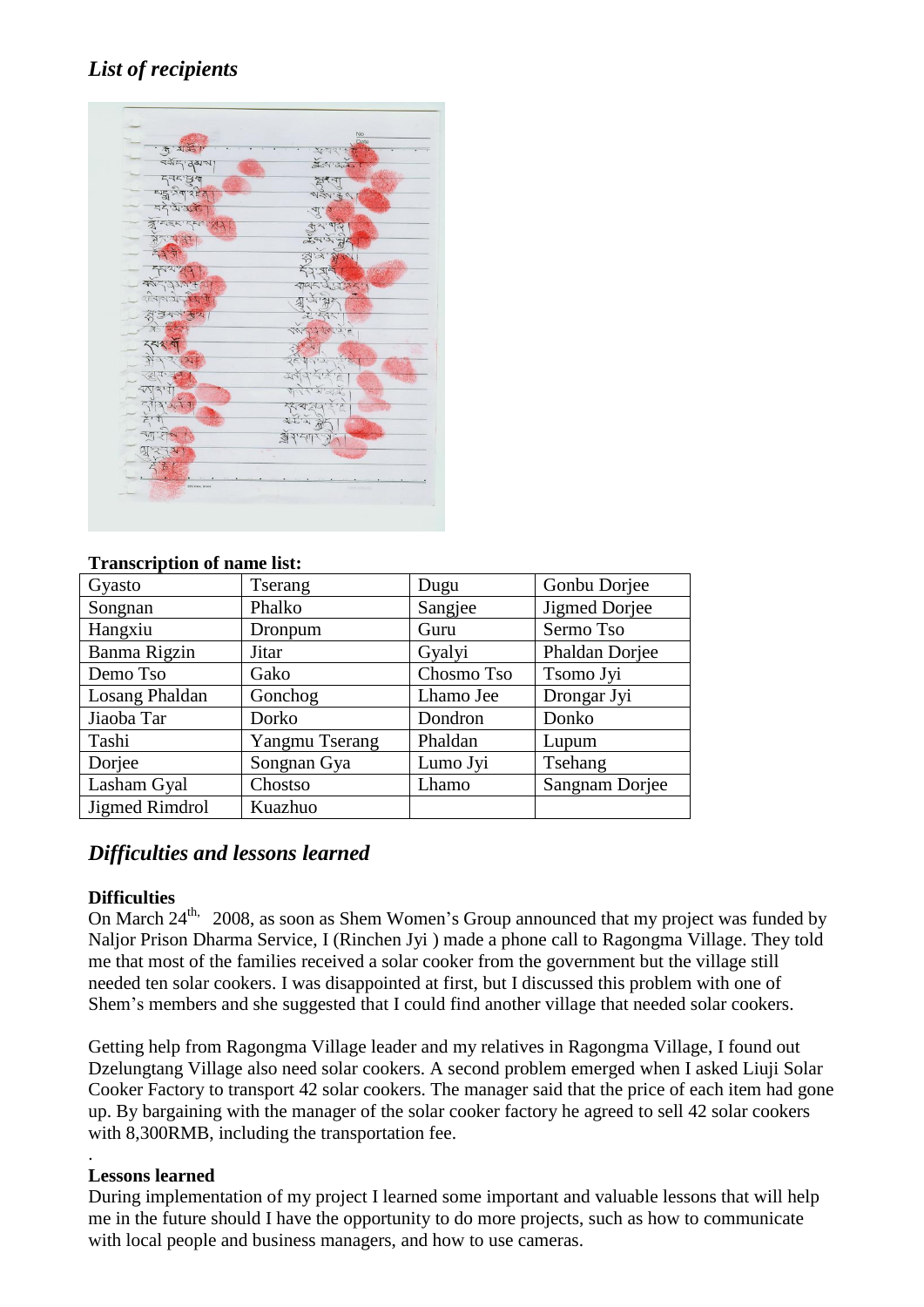# *Interviews of the project beneficiaries*

#### **1) Demo Tso**

On April 16, 2008, I interviewed Demo Tso, who is forty years old. There are seven people in her family. They are an old woman and three young children, and three of them attend different schools in Chabcha County town. She said that since she got the solar cooker, it's very convenient when she does anything at home. She mentioned that when she was a child, the entire village used yak dung to heat tea and it was very difficult to collect. Now, she doesn't need to spend so much time collecting yak dung and making fire in the stove.

#### **2) Songma Dorjee**

On April 16, 2008, I interviewed Songnan Dorjee, a carpenter who is fifty-eight years old. There are six people in his family; he said that when he was a little kid, one of his family members always collected yak dung from nearby villages. His mother always stayed at home to prepare tea for lunch; she always had difficulties making fire in the stove, because she had to breathe in smoke while blowing under the kettle everyday. Fortunately, he received a solar cooker and it's solved many of his and his mother's problems. He said that solar cooker is very useful to him, because now he can drink tea whenever he needs it.

#### **3) Losang Phaldan**

On April  $17<sup>th</sup>$ , 2008, I interviewed Losang Phaldan, who is thirty-five years old. There are five people in his family. He said he has had a very difficult life. He was very happy that he received a solar cooker from Naljor Prison Dharma Service Fund because his family had no solar cooker for a long time and he also could not afford a solar cooker. Formerly, he spent one or two days each week collecting animal dung from three miles away. Now that he has a solar cooker he can use it to cook and dry cheese whenever he wants to. His family has more time to do necessary things for the family, instead of collecting fuel and making fire and so on. Consequently, his family members thanked the Naljor Prison Dharma Service Fund and people who had worked on this project.

#### **4) Chosmo Tso**

On April  $17<sup>th</sup>$ , 2008, I interviewed Chosmo Tso, a fifty-year-old woman who has a slight illness. She has four children. She tried her best to work outside of the village and earn money to support her family while also having to collect yak dung for cooking. Now, she said that she doesn't need to collect so much yak dung. She can use her solar cooker and no longer spends lots of time collecting yak dung.

#### **5) Tsomo Jyi**

On April  $17^{\text{th}}$ , 2008, I interviewed Tsomo Jyi. She thanked me for managing this project and giving her a solar cooker. She is the poorest woman in the Ragongma Village. Then she thanked Naljor Prison Dharma Service Fund for helping her and solving a lot of her problems, saving her valuable time that she can now use working in the fields, instead of collecting yak dung and cooking before family members come back home from working. Now, she can heat water to wash clothes and wash hair whenever she has time at noon. She has more time to spend doing other necessary housework as well.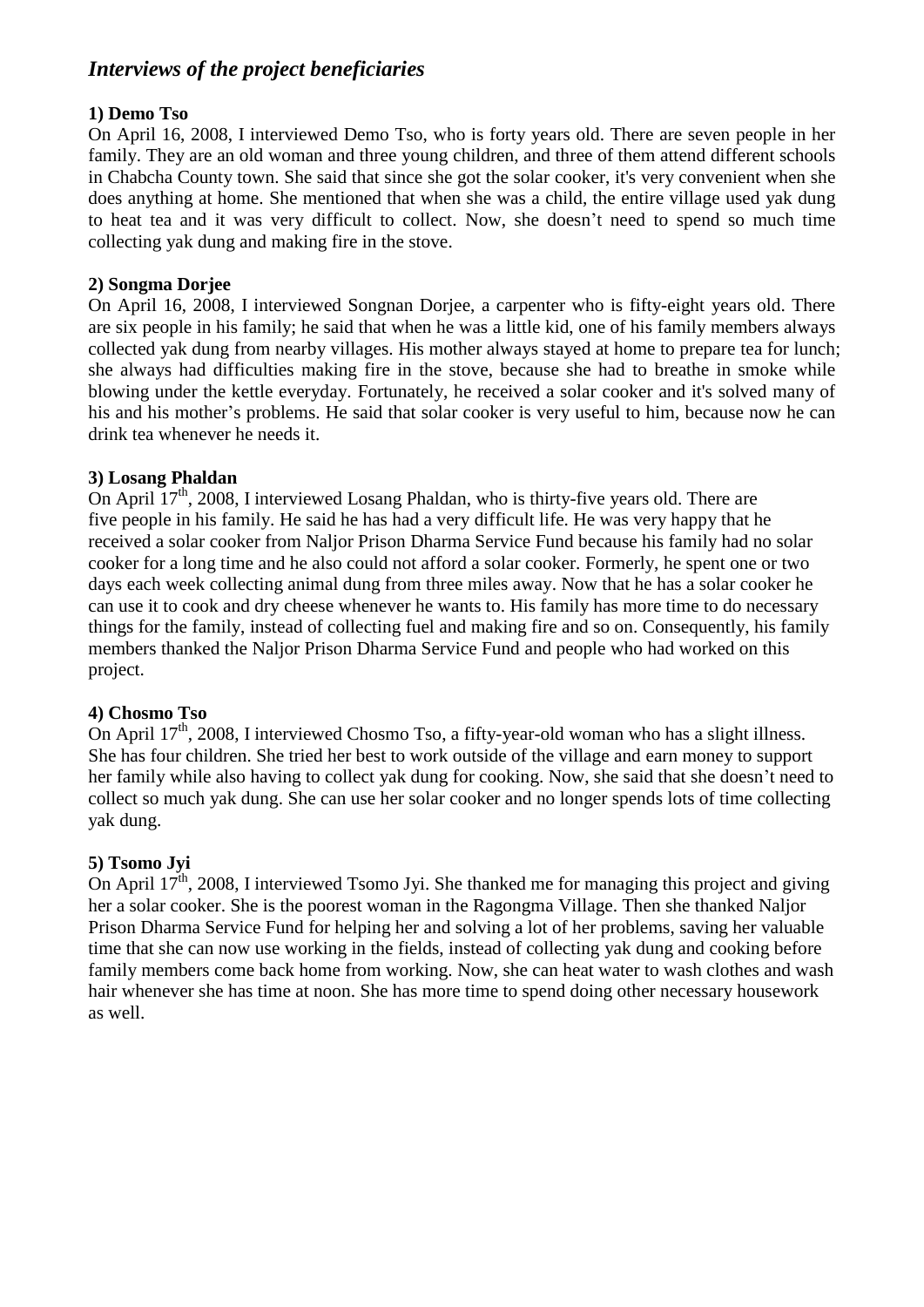# *Letter of appreciation*

BAN ANNE RE AS ANTI UTA בל גי אראיגר קל שרבר את היה שיו היה מאך בל ्र<br>अस्य क्षेत्र अस्त्र बुव तेरा मैंबायर संस्कृत श्रे बार् .<br>मध्ये वरे यमस्थान के वास का के स्वास्थ्य के स्वास्थ्य के स्वास्थ्य के ब त्वाक दुर्गाल बाहुवा बी बाइन में के कार के बाबा की बाहुवा हो या मन्ना ।<br>क्षेत्रभाष्ठीराह्याच वैशाह्याचाहे केरा वेबाव वालुवा वा तु बार अर देवा या हो न यरे बादेवा दर दे अन्दे से बदे अर के विदिव्यमं राष्ट्रा में देश वर्षे सार बश्रु है श्रे भारे भा मुख हब य ।<br>हे अद्रेक्षया गर ब्रेड्सच पहिंद व वर्ते दे से के संकल के बाद हाथ से दास व स्य अनुसार के से बिन महीना दब अस बार बे अब सर्वे मार्टेस के केर मात्रा बनय हैन से बया।  $15 \times 14 = 210$ 中共共和县委 NALES THEAN TAY  $2008.4.12, 11$ 

## **Translation of the thanks letter**

Dear Naljor Prison Dharma Service,

This is the new community leader of Ragongma and Dzelungtang, my name is Dorma Dongzhi. First, I represent all the villagers and as a leader, I really appreciate your kindness and generosity in donating for this project and solving the serious problem that we have in our villages.

For such a long time these two villages have had difficulties collecting yak dung up to four or five kilometers away. The women, men and children spent lots of time collecting dung and firewood. This solar cooker project also was needed to improve environmental conditions. So again I want to say thanks to the foundation and managers who helped to complete this project.

> Sincerely, The village leader: Dorma DongzhiApril 13<sup>th</sup>, 2008.